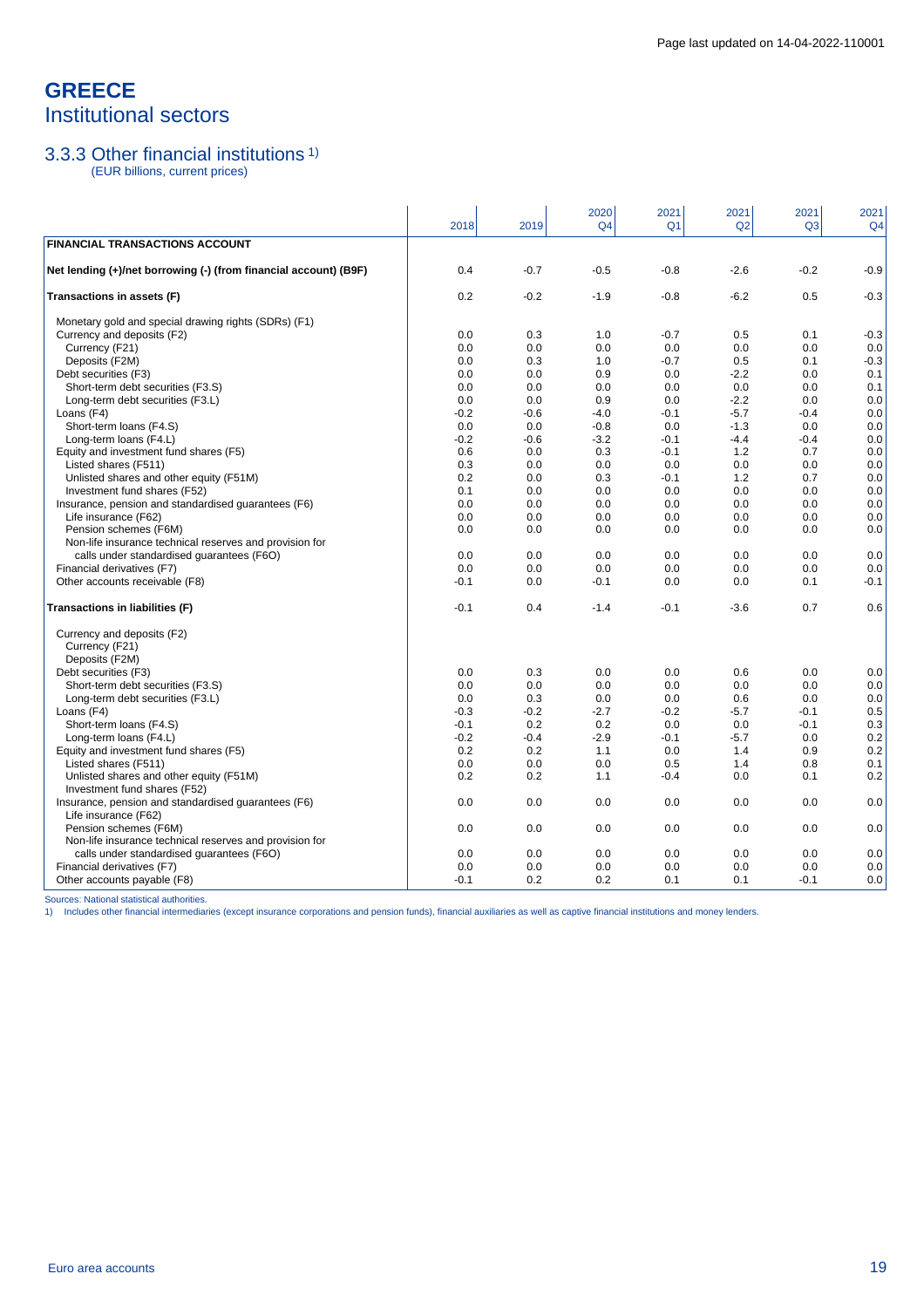## **GREECE** Institutional sectors

### 3.3.3 Other financial institutions (cont'd) 1)

(EUR billions, current prices)

|                                                                                  | 2018       | 2019          | 2020<br>Q <sub>4</sub> | 2021<br>Q <sub>1</sub> | 2021<br>Q2 | 2021<br>Q <sub>3</sub> | 2021<br>Q <sub>4</sub> |
|----------------------------------------------------------------------------------|------------|---------------|------------------------|------------------------|------------|------------------------|------------------------|
| OTHER CHANGES IN FINANCIAL ASSETS AND<br><b>LIABILITIES ACCOUNT</b>              |            |               |                        |                        |            |                        |                        |
| Other changes in net financial worth                                             | 0.4        | $-0.1$        | $-0.1$                 | 0.4                    | 3.1        | 0.0                    | 0.1                    |
| Other changes in financial assets (F)                                            | 0.3        | 0.2           | 7.3                    | $-1.4$                 | 11.5       | $-0.3$                 | 0.3                    |
| Monetary gold and special drawing rights (SDRs) (F1)                             |            |               |                        |                        |            |                        |                        |
| Currency and deposits (F2)                                                       | 0.0        | 0.0           | 0.0                    | 0.0                    | 0.1        | $-0.1$                 | 0.1                    |
| Currency (F21)                                                                   | 0.0        | 0.0           | 0.0                    | 0.0                    | 0.0        | 0.0                    | 0.0                    |
| Deposits (F2M)                                                                   | 0.0        | 0.0           | 0.0                    | 0.0                    | 0.1        | $-0.1$                 | 0.1                    |
| Debt securities (F3)                                                             | 0.0        | 0.0           | $-0.1$                 | 0.0                    | 4.0        | 0.1                    | 0.0                    |
| Short-term debt securities (F3.S)                                                | 0.0        | 0.0           | 0.0                    | 0.0                    | 0.0        | 0.0                    | 0.0                    |
| Long-term debt securities (F3.L)<br>Loans (F4)                                   | 0.0<br>0.1 | 0.0<br>$-0.1$ | $-0.1$<br>4.2          | 0.0<br>0.0             | 4.0<br>5.9 | 0.1<br>0.0             | 0.0<br>0.0             |
| Short-term loans (F4.S)                                                          | 0.0        | 0.0           | 0.8                    | 0.0                    | 1.3        | 0.0                    | 0.0                    |
| Long-term loans (F4.L)                                                           | 0.1        | $-0.1$        | 3.4                    | 0.0                    | 4.6        | 0.0                    | 0.0                    |
| Equity and investment fund shares (F5)                                           | 0.3        | 0.3           | 3.2                    | $-1.5$                 | 1.7        | $-0.3$                 | 0.2                    |
| Listed shares (F511)                                                             | 0.0        | $-0.2$        | 0.0                    | 0.0                    | 0.0        | 0.1                    | 0.0                    |
| Unlisted shares and other equity (F51M)                                          | 0.3        | 0.6           | 3.1                    | $-1.4$                 | 1.6        | $-0.3$                 | 0.2                    |
| Investment fund shares (F52)                                                     | 0.0        | $-0.1$        | 0.0                    | 0.0                    | 0.0        | 0.0                    | 0.0                    |
| Insurance, pension and standardised guarantees (F6)<br>Life insurance (F62)      | 0.0        | 0.0           | 0.0                    | 0.0                    | 0.0        | 0.0                    | 0.0                    |
| Pension schemes (F6M)                                                            | 0.0        | 0.0           | 0.0                    | 0.0                    | 0.0        | 0.0                    | 0.0                    |
| Non-life insurance technical reserves and provision for                          |            |               |                        |                        |            |                        |                        |
| calls under standardised guarantees (F6O)                                        | 0.0        | 0.0           | 0.0                    | 0.0                    | 0.0        | 0.0                    | 0.0                    |
| Financial derivatives (F7)                                                       | 0.0        | 0.0           | 0.0                    | 0.0                    | 0.0        | 0.0                    | 0.0                    |
| Other accounts receivable (F8)                                                   | 0.0        | $-0.1$        | 0.0                    | 0.0                    | $-0.2$     | 0.0                    | 0.0                    |
| Other changes in liabilities (F)                                                 | $-0.1$     | 0.2           | 7.5                    | $-1.8$                 | 8.3        | $-0.3$                 | 0.3                    |
| Currency and deposits (F2)<br>Currency (F21)                                     |            |               |                        |                        |            |                        |                        |
| Deposits (F2M)                                                                   |            |               |                        |                        |            |                        |                        |
| Debt securities (F3)                                                             | 0.0        | 0.0           | 0.9                    | 0.0                    | 1.0        | 0.1                    | $-0.1$                 |
| Short-term debt securities (F3.S)                                                | 0.0        | 0.0           | 0.0                    | 0.0                    | 0.0        | 0.0                    | 0.0                    |
| Long-term debt securities (F3.L)                                                 | 0.0        | 0.0           | 0.9                    | 0.0                    | 1.0        | 0.1                    | $-0.1$                 |
| Loans (F4)                                                                       | $-0.2$     | $-0.1$        | 3.0                    | $-0.1$                 | 5.5        | $-0.1$                 | $-0.1$                 |
| Short-term loans (F4.S)                                                          | $-0.1$     | $-0.1$        | 0.0                    | 0.0                    | 0.0        | 0.0                    | $-0.1$                 |
| Long-term loans (F4.L)                                                           | $-0.2$     | 0.0           | 3.0                    | $-0.1$                 | 5.5        | $-0.1$                 | $-0.1$                 |
| Equity and investment fund shares (F5)                                           | 0.1        | 0.3           | 3.6                    | $-1.7$                 | 1.9        | $-0.3$                 | 0.5                    |
| Listed shares (F511)                                                             | $-0.1$     | 0.4           | 1.5                    | $-0.1$                 | 2.3        | $-0.3$                 | 0.3                    |
| Unlisted shares and other equity (F51M)                                          | 0.2        | $-0.1$        | 2.1                    | $-1.6$                 | $-0.5$     | 0.0                    | 0.2                    |
| Investment fund shares (F52)                                                     | $-0.2$     | 0.5           | 0.4                    | 0.2                    | 0.2        | 0.0                    | 0.1                    |
| Insurance, pension and standardised quarantees (F6)                              | 0.0        | 0.0           | 0.0                    | 0.0                    | 0.0        | 0.0                    | 0.0                    |
| Life insurance (F62)                                                             | 0.0        | 0.0           | 0.0                    | 0.0                    | 0.0        | 0.0                    |                        |
| Pension schemes (F6M)<br>Non-life insurance technical reserves and provision for |            |               |                        |                        |            |                        | 0.0                    |
| calls under standardised guarantees (F6O)                                        | 0.0        | 0.0           | 0.0                    | 0.0                    | 0.0        | 0.0                    | 0.0                    |
| Financial derivatives (F7)                                                       | 0.0        | 0.0           | 0.0                    | 0.0                    | 0.0        | 0.0                    | 0.0                    |
| Other accounts payable (F8)                                                      | 0.0        | 0.0           | 0.0                    | 0.0                    | 0.0        | 0.0                    | 0.0                    |
|                                                                                  |            |               |                        |                        |            |                        |                        |

Sources: National statistical authorities.<br>1) Includes other financial intermediaries (except insurance corporations and pension funds), financial auxiliaries as well as captive financial institutions and money lenders.